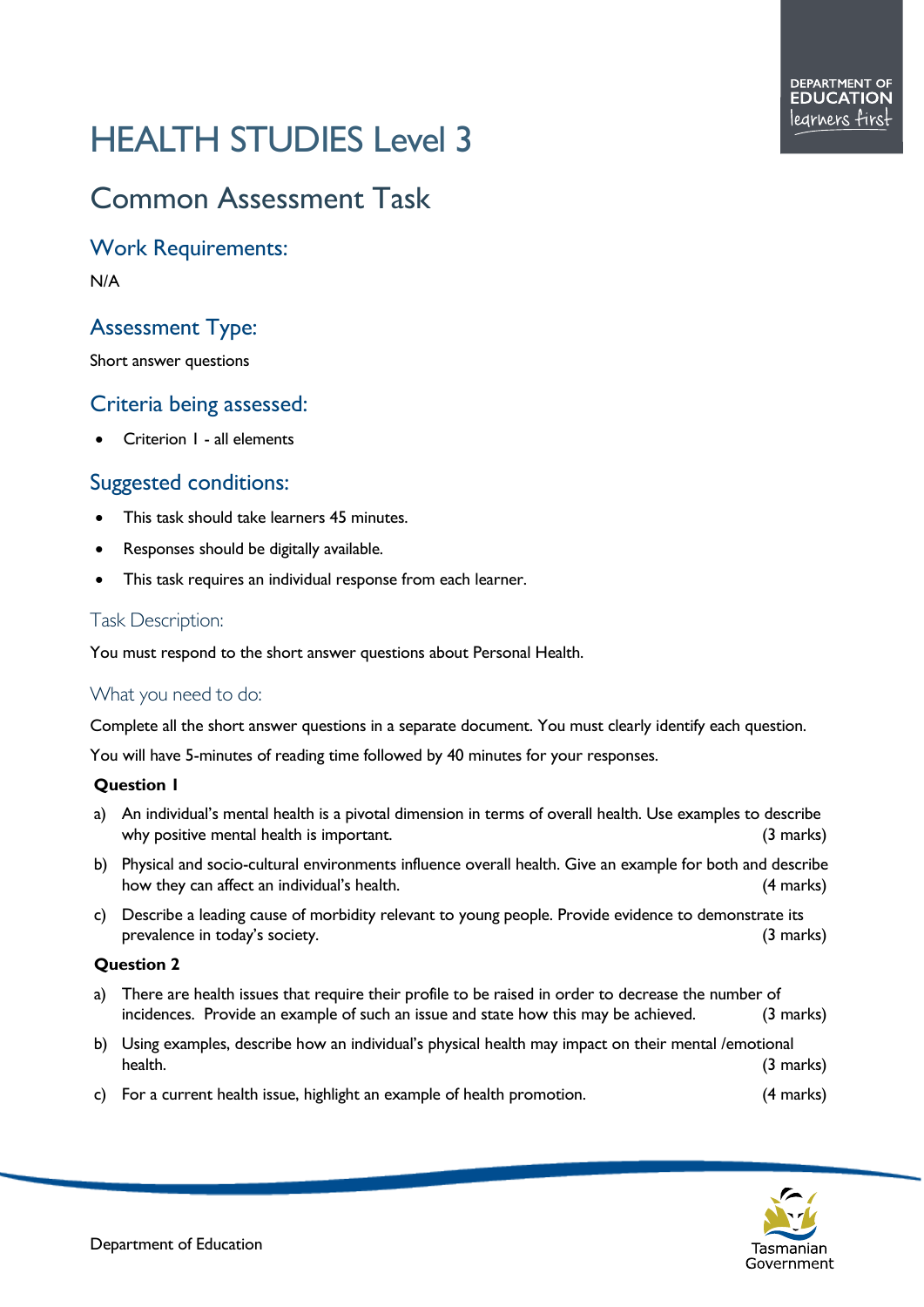#### **Question 3**

|                   | a) Outline 2 reasons young people may engage in risk-taking behaviour.                                                                                                             | (2 marks)           |
|-------------------|------------------------------------------------------------------------------------------------------------------------------------------------------------------------------------|---------------------|
| b)                | Describe the difference between biological and behavioural determinants and provide one (1) example<br>to illustrate each.                                                         | (4 marks)           |
|                   | c) Discuss 2 ways health promotion could influence an individual's health.                                                                                                         | (4 marks)           |
| <b>Question 4</b> |                                                                                                                                                                                    |                     |
|                   | a) Describe I personal skill considered invaluable in promoting personal safety for a young person.                                                                                |                     |
|                   |                                                                                                                                                                                    | (2 marks)           |
|                   | b) Outline I example of a strategy a young person could use to advocate for their wellbeing.                                                                                       | $(2 \text{ marks})$ |
| C)                | Describe I example of a positive risk a young person could engage in and highlight TWO considerations<br>they should acknowledge to increase the likelihood of a positive outcome. | (3 marks)           |

d) Identify the relationship between health literacy and improving personal health. (3 marks)

(Source: Adapted from TASC website: [https://www.tasc.tas.gov.au/learners/courses/health-and-physical-education/hlt315118-3/,](https://www.tasc.tas.gov.au/students/courses/health-and-physical-education/hlt315118-3/) accessed March 2022)

#### Teacher use only - What needs to be submitted for assessment?

Learners respond to the questions in a separate document, clearly identifying each question.

A reflection task to support learners after assessment task is provided in Appendix 1.